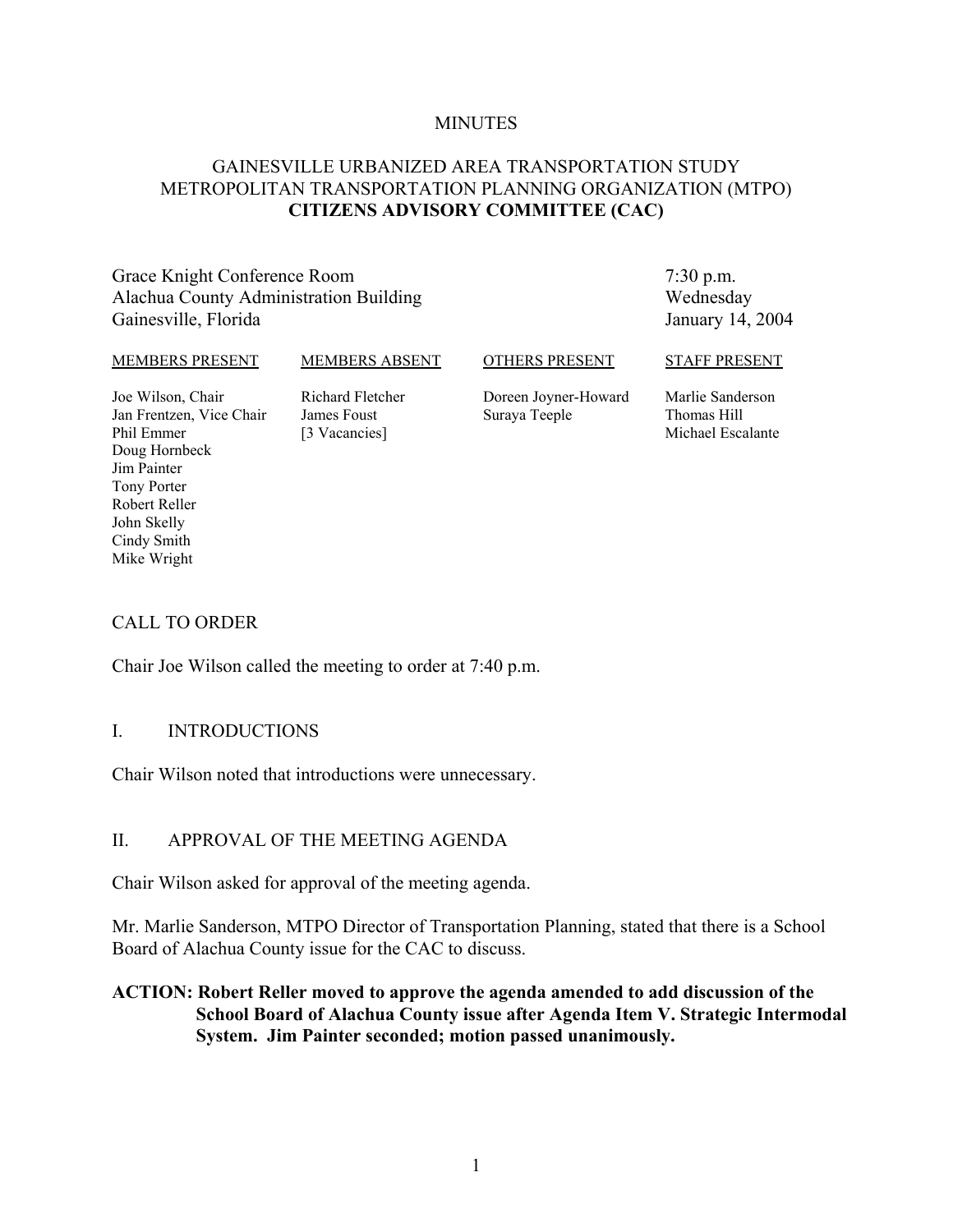# III. APPROVAL OF COMMITTEE MINUTES

# **ACTION: Robert Reller moved to approved the November 5, 2003 minutes as submitted. Cindy Smith seconded; motion passed unanimously.**

### IV. CHAIRMAN'S REPORT

Mr. Sanderson announced that the next MTPO meeting is scheduled for January 28 at 7:00 p.m. in the Jack Durrance Auditorium. He said that the next CAC meeting is scheduled for March 17. He noted that three MTPO meetings scheduled for the Gainesville City Hall on February 5, April 1 and May 15 have been cancelled.

# V. STRATEGIC INTERMODAL SYSTEM

Mr. Sanderson discussed the SIS and its possible impact on the MTPO.

Ms. Suraya Teeple, Florida Department of Transportation (FDOT) Regional Planning Administrator, discussed the SIS and answered questions. She showed a video on the SIS.

Mr. Sanderson said that he would forward the Committee's concerns on the SIS throughout the Gainesville Metropolitan Area to the MTPO.

## **ACTION: Cindy Smith moved to have the MTPO Director of Transportation Planning convey the following concerns to the Florida Department of Transportation on the draft Strategic Intermodal System:**

- **1. because the Greyhound Bus Station may be relocated and State Route 26 (West University Avenue) is an already a highly congested roadway, State Road 26 should not be considered a permanent part of this plan; and**
- **2. consider using the shortest travel time analysis as the most direct access in the November 21, 2003 draft "SIS Connectors Designation Process", page 3, item 3.c.**

## **Jim Painter seconded; motion passed unanimously.**

## V<sub>2</sub>. ALACHUA COUNTY TRAFFIC SAFETY TEAM (ACTST) LETTER

Mr. Sanderson discussed the ACTST recommendation regarding the School Board of Alachua County's concern regarding need for school crossing guards and answered questions He said that this issue would be taken to the MTPO and then it may be referred to its Advisory Committees for recommendations.